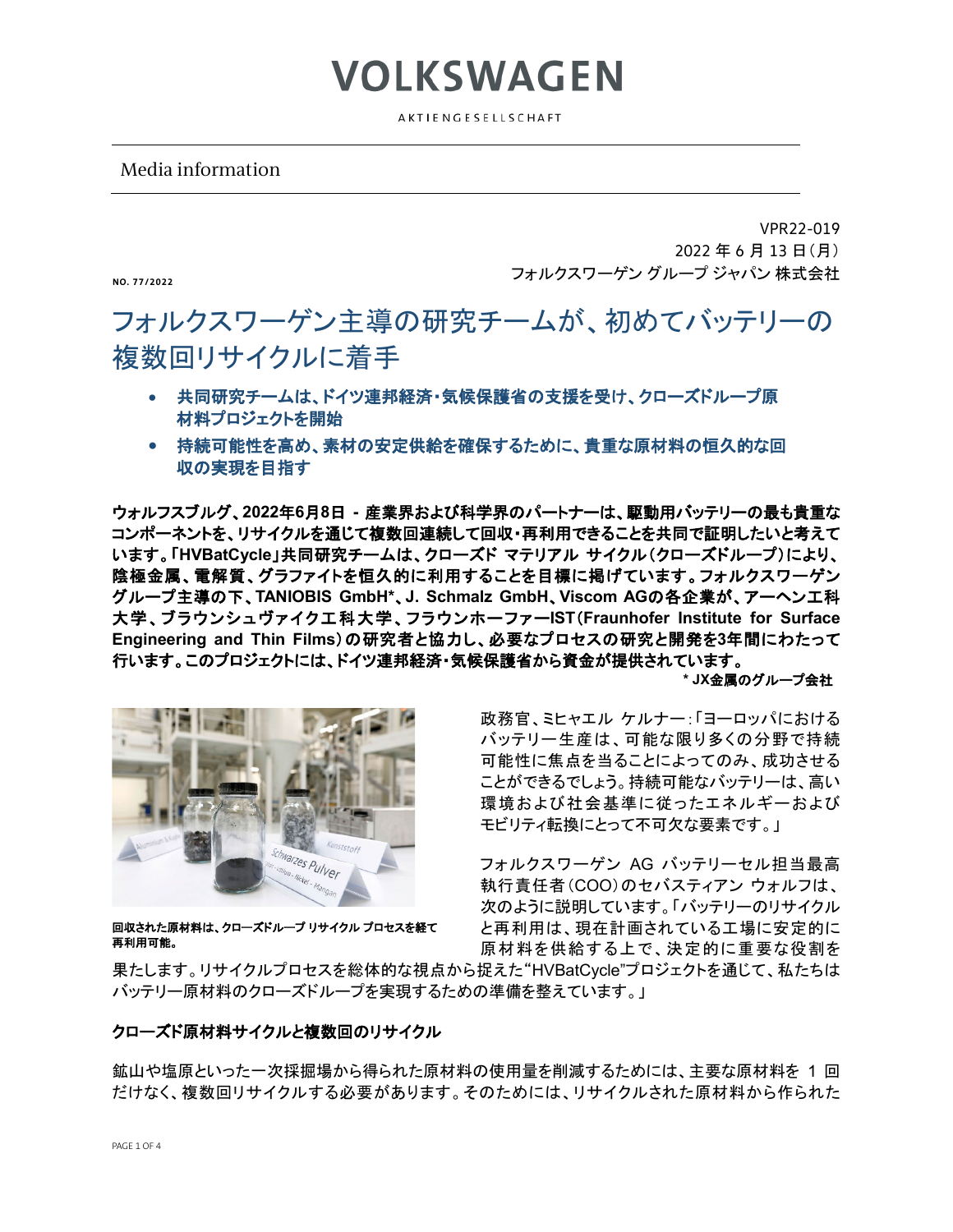# **VOLKSWAGEN**

AKTIENGESELLSCHAFT

 $\mathcal{L}_\mathcal{L} = \{ \mathcal{L}_\mathcal{L} = \{ \mathcal{L}_\mathcal{L} = \{ \mathcal{L}_\mathcal{L} = \{ \mathcal{L}_\mathcal{L} = \{ \mathcal{L}_\mathcal{L} = \{ \mathcal{L}_\mathcal{L} = \{ \mathcal{L}_\mathcal{L} = \{ \mathcal{L}_\mathcal{L} = \{ \mathcal{L}_\mathcal{L} = \{ \mathcal{L}_\mathcal{L} = \{ \mathcal{L}_\mathcal{L} = \{ \mathcal{L}_\mathcal{L} = \{ \mathcal{L}_\mathcal{L} = \{ \mathcal{L}_\mathcal{$ 

バッテリーセルを再びリサイクルして、複数回リサイクルを行った場合でも原材料の品質に影響がない ことを証明しなければなりません。このようなクローズドループを実現するには、複数の分野にまたがる 複雑なプロセスが必要です。効率的で環境に優しく、採算の取れる方法でリサイクルを行い、最高に安全な 要件の下で、素材別に分類された高品質な二次材料を得るためには、すべてのプロセスを互いに調整する 必要があります。ここで重要なのは、スケーラビリティと経済的効率です。

### 分散化による独立したプロセス、二次材料の使用による利点

この共同プロジェクトは、エネルギー使用量が低く、ヨーロッパにおいて、特定のリサイクルプロセスの 比較的シンプルな分散配分が可能な機械式/湿式製錬によるリサイクル手法に焦点を当てています。この 方法により、地域の循環型経済を促進し、戦略的に重要な原材料を確保し、これらの原材料における 世界の他の地域に対するヨーロッパの依存度を大幅に低下させることができます。「HVBatCycle」 プロジェクトは、高い経済効率を備えた完全なバリューチェーンを確立するための効率的なプロセスと 革新的なソリューションを特定すると同時に、リサイクルおよびエネルギー効率を最大化し、環境への 影響を最小化することを目指しています。

#### 解体プロセスおよび電極材回収の自動化

革新的な開発アプローチを実現する鍵は、需要指向、つまり経済的に最適化できるかどうかにあります。 リサイクルするバッテリーシステムの放電と解体は、セルまたは電極レベルに至るまで、高度に自動化する 必要があります。これには、活物質とキャリア箔をほぼ損失のない状態で分離することに加え、グラファイト や揮発性電解質成分を回収することも含まれています。

グラファイトおよびバッテリー金属を包含する「黒い塊(black mass)」と呼ばれる物質を処理する次の湿式 製錬では、水および化学溶剤を使用して金属成分をとかし、その溶液から早期かつ選択的にリチウムを 採取し、そこに含まれている金属成分を、混合水酸化物濃縮物として浸出、沈殿、精製する方法に焦点が 当てられています。このプロセスでは、陰極活物質の再生材料合成に関連して、新しい完全に高性能な カソード材料を製造するために、金属化合物の分離が本当に必要かどうかが調査されます。

電解質とグラファイトの処理に関する研究では、適切なプロセスの開発を通じて、重要な電解質成分と グラファイトが効率的に処理され、バッテリーセルの生産に適した品質で再利用できることを示すことを意図 しています。すべてのプロセス段階では、環境への影響および経済的なライフサイクルに対する総体的な 分析が行われます。

#### About the cooperation partners:

As part of its battery strategy and its sustainability strategy, Volkswagen AG is very interested in the realisation of a closed loop of cell materials and has therefore taken on the coordination and management of the project. With the pilot plant for mechanical recycling at the Salzgitter components site, the Group's Technology division ensures the production and supply of recyclable material from vehicle batteries. In addition, the cell manufacturing expertise of the Centre of Excellence in Salzgitter is used to produce new cells from fully recycled material.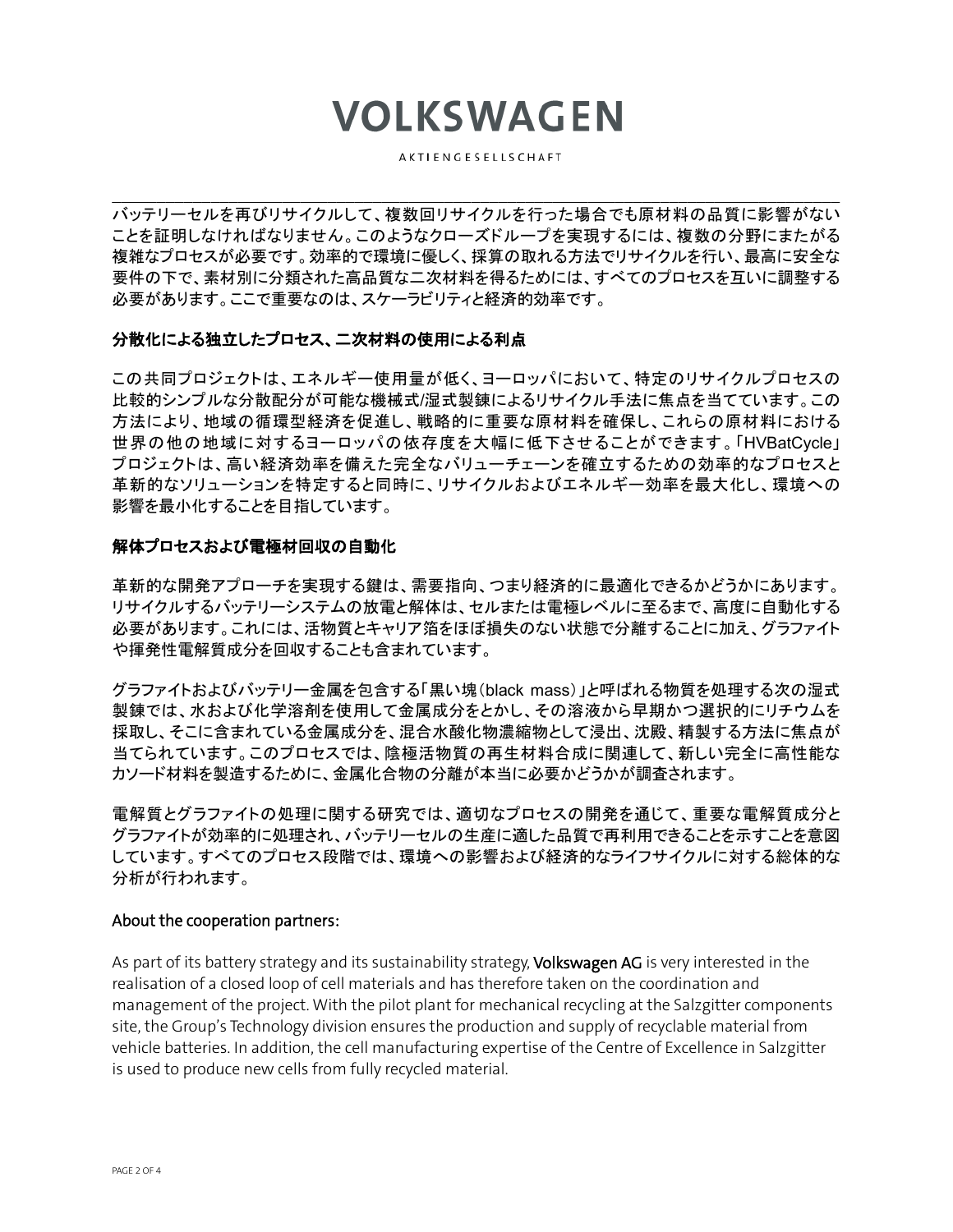# **VOLKSWAGEN**

AKTIENGESELLSCHAFT

 $\mathcal{L}_\mathcal{L} = \{ \mathcal{L}_\mathcal{L} = \{ \mathcal{L}_\mathcal{L} = \{ \mathcal{L}_\mathcal{L} = \{ \mathcal{L}_\mathcal{L} = \{ \mathcal{L}_\mathcal{L} = \{ \mathcal{L}_\mathcal{L} = \{ \mathcal{L}_\mathcal{L} = \{ \mathcal{L}_\mathcal{L} = \{ \mathcal{L}_\mathcal{L} = \{ \mathcal{L}_\mathcal{L} = \{ \mathcal{L}_\mathcal{L} = \{ \mathcal{L}_\mathcal{L} = \{ \mathcal{L}_\mathcal{L} = \{ \mathcal{L}_\mathcal{$ 

TANIOBIS GmbH is a quality supplier of powders containing niobium and tantalum for hydrometallurgical manufacturing processes including solvent extraction. As a subsidiary of JX Nippon Mining & Metals, it has in-depth knowledge of hydrometallurgical recycling of lithium-ion batteries, which will be used in the project. Based on this, TANIOBIS GmbH will build and operate the required hydrometallurgical and pyrometallurgical infrastructure at the Chemiepark Oker site, where a certified analytical laboratory is also available.

**J. Schmalz GmbH** is the world's leading supplier of vacuum technology and one of the few full-range suppliers in this field. In the vacuum automation business segment, Schmalz supplies all the vacuum components needed to assemble grippers for industrial robots. In addition, sensor technology from Schmalz ensures process efficiency and safety. In joint projects with scientific institutes, handling systems for silicon wafers and cathode and anode foils were established.

Viscom AG develops X-ray measurement solutions specifically for use in the battery cell industry. The product portfolio ranges from laboratory systems to complete inline solutions for 100% quality control at high speeds. Viscom specialises in a variety of different cell formats, such as pouch or prismatic cells, covering different sizes for consumer products through energy storage to e-mobility cells.

The Battery LabFactory Braunschweig (BLB), as an established transdisciplinary research centre of the TU Braunschweig, is one of the leading institutions in the field of battery research in Germany. The BLB is an R & D platform for circular production, diagnostics and modelling/simulation of batteries of the current and future generations. In its pilot plant, the BLB combines engineering process know-how, materials science expertise, battery cell system knowledge from the natural sciences and sound analytical skills.

The Institute of Machine Tools and Production Technology (IWF) focuses on technological and automation issues along current and future manufacturing process chains for battery cells.

The elenia Institute for High Voltage Technology and Power Systems has extensive experience in the field of formation, cyclic ageing and the electrical and electrochemical characterisation of battery cells.

At the Institute for Particle Technology (iPAT), mechanical and particle technology processes for the production of battery materials and electrodes as well as mechanical and thermal processes for battery recycling are investigated.

The Institute of Chemical and Thermal Process Engineering (ICTV) has broad expertise in the separation of fluid mixtures.

The Institute of Energy and Process Systems Engineering (InES) has many years of experience in the modelling and simulation of batteries as well as electrochemical analysis and operando analytics.